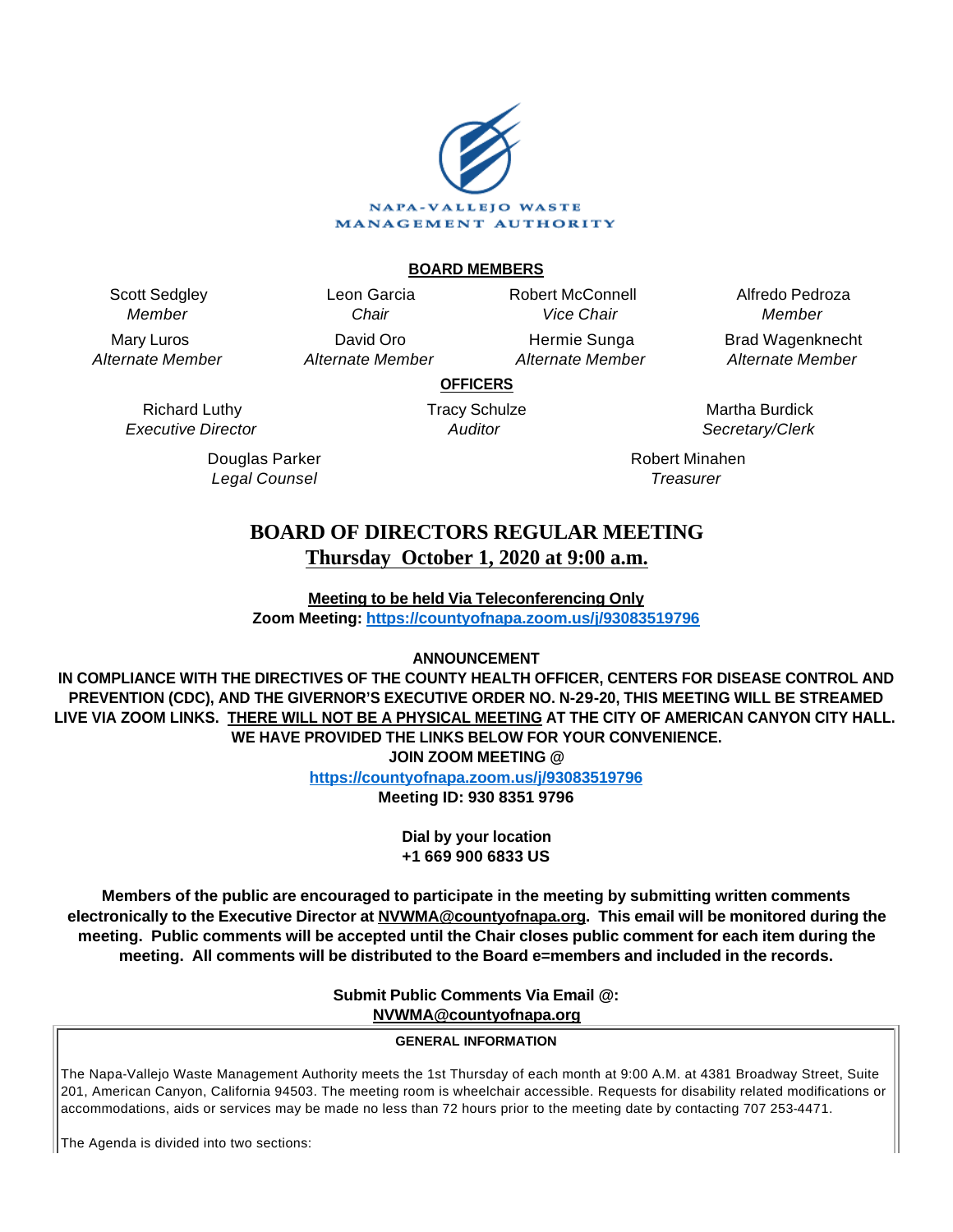**CONSENT ITEMS:** These matters typically include routine financial or administrative actions, as well as final adoption of ordinances that cannot be both introduced and adopted at the same meeting. Any item on the CONSENT CALENDAR will be discussed separately at the request of any person. CONSENT CALENDAR items are usually approved with a single motion.

**ADMINISTRATIVE ITEMS:** These items include significant policy and administrative actions, and are classified by program areas. Immediately after approval of the CONSENT CALENDAR, ADMINISTRATIVE ITEMS will be considered.

All materials relating to an agenda item for an open session of a regular meeting of the Napa-Vallejo Waste Management Authority which are provided to a majority or all of the members of the Board by Board members, staff or the public within 72 hours of, but prior to the meeting, will be available for public inspection, at the time of such distribution, in the office of Auditor Controller, 1195 Third Street, Suite B-10, Napa CA 94559, Monday through Friday between the hours of 8:00 a.m. and 5:00 p.m., except for County holidays. Materials distributed to a majority or all of the members of the Board at the meeting will be available for public inspection at the public meeting if prepared by the members of the Board or Napa Vallejo Waste Management staff, and after the public meeting if prepared by some other person. Availability of materials related to agenda items for public inspection does not include materials which are exempt from public disclosure under Government Code sections 6253.5, 6254, 6254.3, 6254.7, 6254.15, 6254.16, or 6254.22.

**ANY MEMBER OF THE AUDIENCE DESIRING TO ADDRESS THE BOARD ON A MATTER ON THE AGENDA**, please proceed to the rostrum and, after receiving recognition from the Chair, give your name and your comments or questions. In order that all interested parties have an opportunity to speak, please be brief and limit your comments to the specific subject under discussion. Time limitations shall be at the discretion of the Chair or Board.

**AGENDA AVAILABLE ONLINE AT** www.countyofnapa.org

- **1. CALL TO ORDER**
- **2. ROLL CALL**
- **3. PLEDGE OF ALLEGIANCE**

#### **4. PUBLIC COMMENT**

In this time period, anyone who wishes to speak to the Authority Board of Directors regarding any subject over which the Board has jurisdiction, that is not on the agenda, or to request consideration to place an item on a future Board agenda, may do so at this time. Individuals will be limited to a three minute presentation. The Board of Directors will take no action as a result of any item presented at this time.

# **5. PRESENTATIONS AND COMMENDATIONS**

## **6. APPROVAL OF MINUTES**

#### **A. APPROVAL OF MINUTES**

REQUESTED ACTION: Approval of Board Minutes for the September 3, 2020 Regular Meeting.

**7. CONSENT ITEMS**

#### **8. ADMINISTRATIVE ITEMS**

**A. NAPA-VALLEJO WASTE MANAGEMENT QUARTERLY INTERNAL AUDIT**

REQUESTED ACTION: Executive Director requests acceptance of Napa-Vallejo Waste Management Authority - Internal Audit Report for the quarter ended June 30, 2020.